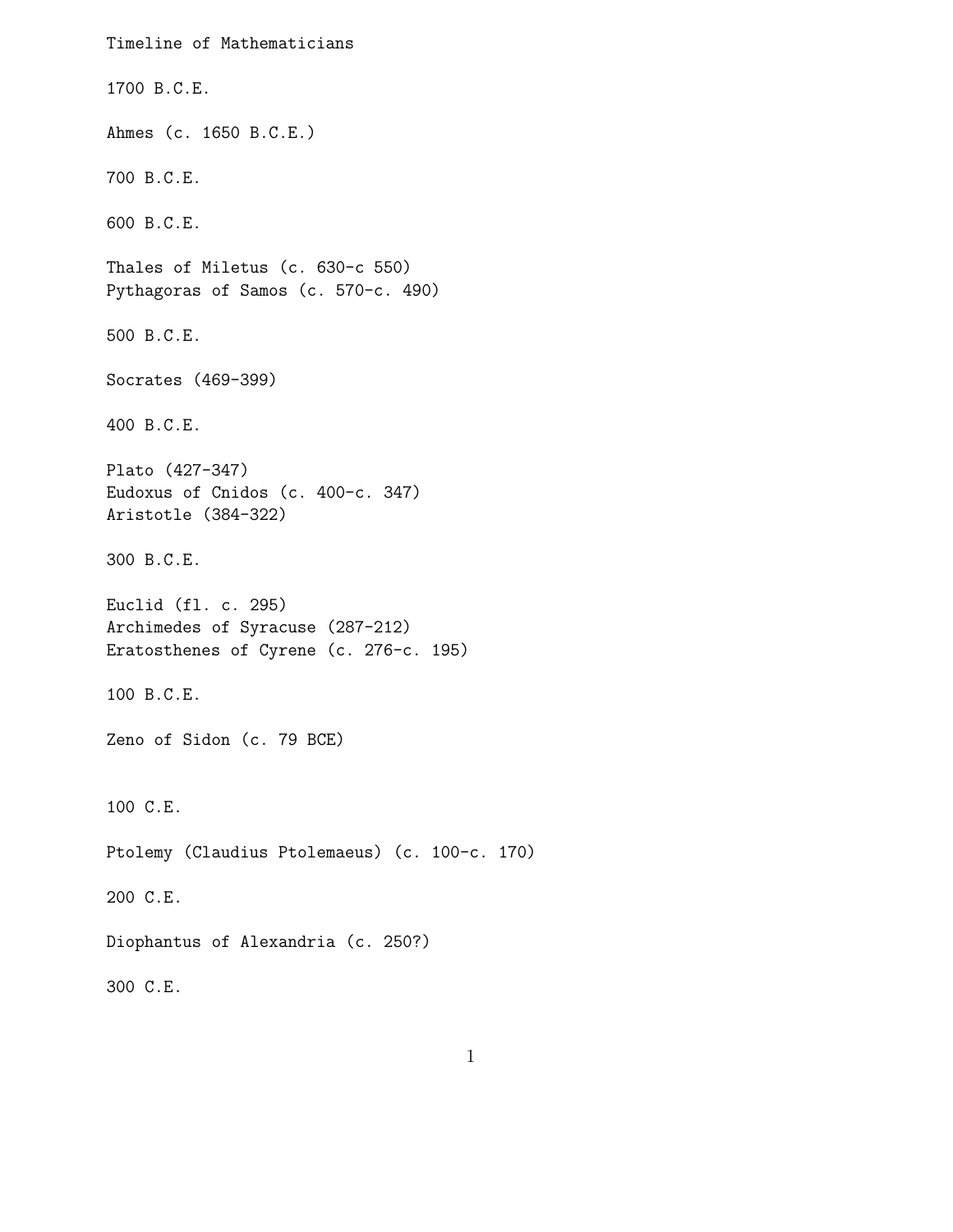```
Pappus of Alexandria (fl. c. 300-c. 350)
Hypatia of Alexandria (c. 370-415)
900
Abu l-Quasim Maslama ibn Ahmad al-Faradi al-Majriti (fl. 980-1000)
1000
'Umar al-Khayyami (Omar Khayyam) (c. 1048-c. 1131)
1100
Leonardo Fibonacci of Pisa (C. 1170-post 1240)
1300
William of Ockham (c. 1285-c. 1349)
1400
Piero della Francesca (c. 1410-1492)
Leonardo da Vinci (1452-1519)
Scipione del Ferro (1465-1526)
Nicolas Copernicus (1473-1543)
1500
Girolamo Cardano (1501-1576)
Robert Recorde (1510-1558)
Gerardus Mercator (Kremer) (1512-1594)
Ludovico Ferrari (1522-1565)
1550
Franois Vite (Vieta) (1540-1603)
Ludolph van Ceulen (1540-1610)
John Napier (1550-1617)
Francis Bacon (1561-1626)
Henry Briggs (1561-1631)
Galileo Galilei (1564-1642)
1600
Ren du Perron Descartes (1596-1650)
```
 $\mathfrak{D}$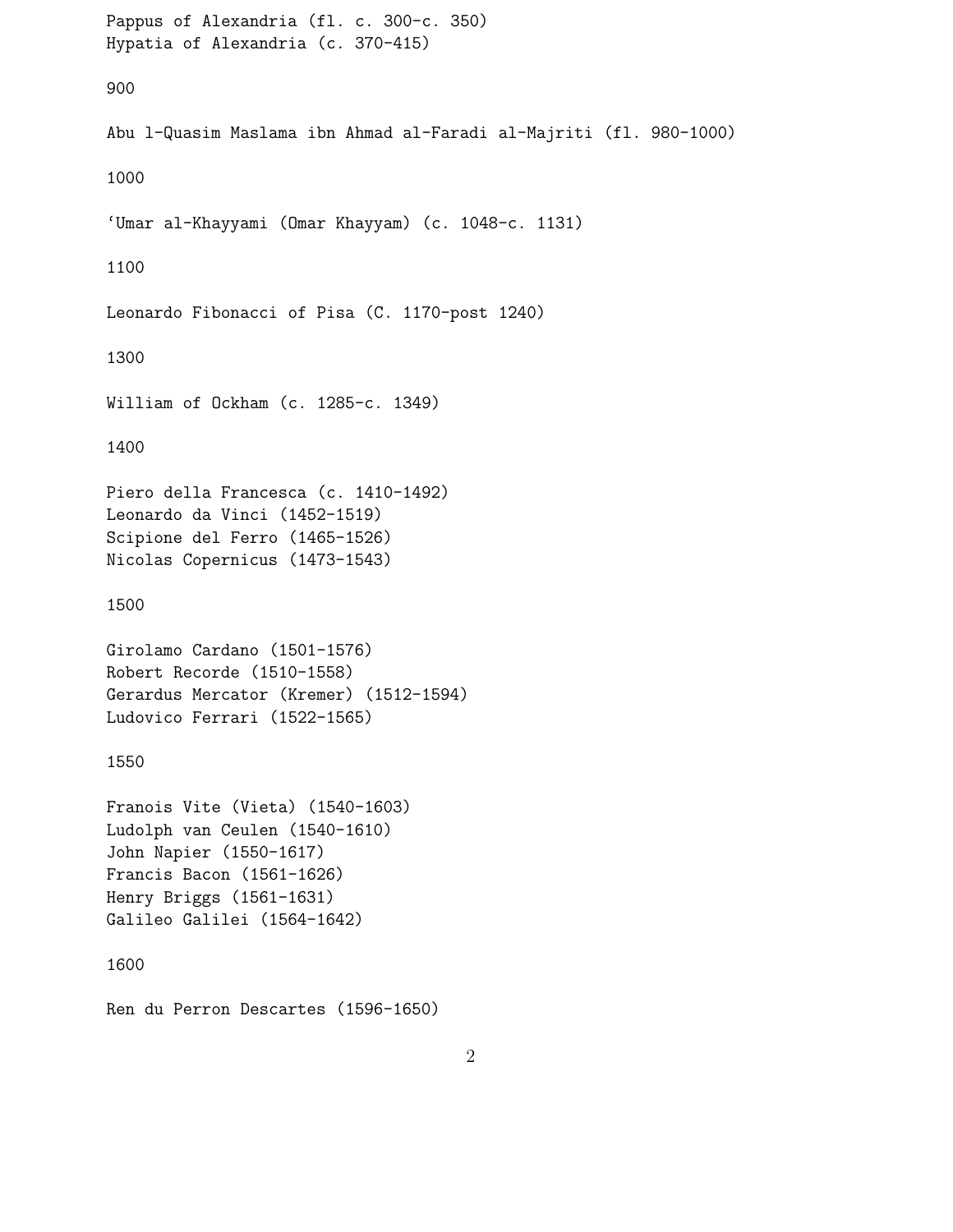```
Pierre de Fermat (1601-1665)
John Wallis (1616-1703)
Nicolas Mercator (Kaufman) (1620-1687)
Blaise Pascal (1623-1662)
1650
Isaac Barrow (1630-1677)
James Gregory (1638-1675)
Isaac Newton (1642-1727)
Gottfried Wilhelm Leibniz (1646-1716)
1675
Jacques Bernoulli (James, Jakob) (1654-1705)
Jean Bernoulli (John, Johann) (1667-1748)
1700
Nicholas Bernoulli (1687-1759) (nephew of Jean)
Christian Goldbach (1690-1764)
1725
Daniel Bernoulli (1700-1782)
Leonhard Euler (1707-1783)
1750
Johann Heinrich Lambert (1728-1777)
Edward Waring (1734-1798)
Joseph Louis Lagrange (1736-1813)
Jean-Baptiste Joseph Delambre (1749-1822)
Pierre Simon de Laplace (1749-1827)
1775
Adrien-Marie Legendre (1752-1833)
Jean Baptiste Joseph Fourier (1768-1830)
1800
Carl Friedrich Gauss (1777-1855)
August Leopold Crelle (1780-1855)
```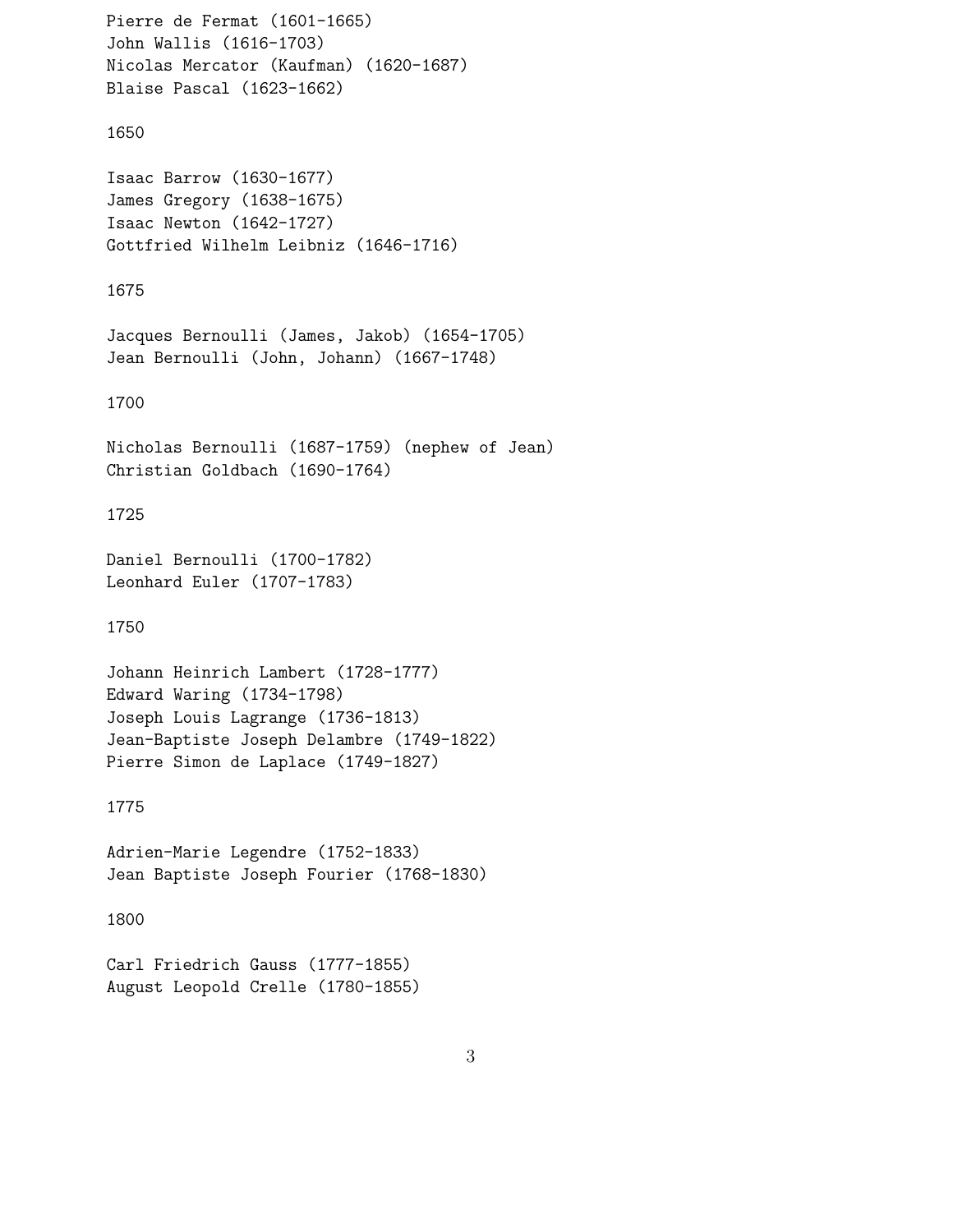```
1810
William Hamilton (1788-1856)
Augustin-Louis Cauchy (1789-1857)
Augusus Ferdinand Mbius (1790-1868)
George Green (1793-1841)
1820
Niels Henrik Abel (1802-1829)
Carl Gustav Jacob Jacobi (1804-1851)
1830
William Rowan Hamilton (1805-1865)
Benjamin Peirce (1809-1880)
Joseph Liouville (1809-1882)
variste Galois (1811-1832)
Auguste Bravais (1811-1863)
James Joseph Sylvester (1814-1897)
1840
Ada Lovelace (1815-1852)
Karl Weierstrass (1815-1897)
Pafnuty Lvovich Chebyshev (1821-1894)
Charles Hermite (1822-1901)
Zacharias Dase (1824-1861)
1850
Georg Friedrich Bernhard Riemann (1826-1866)
1860
Franois Marius Sophus Lie (1842-1899)
Victor Schlegel (1843-1905)
1870
Georg Cantor (1845-1918)
Christian Felix Klein (1849-1925)
Carl Louis Ferdinand Lindemann (1852-1939)
Jules Henri Poincar (1854-1912)
```